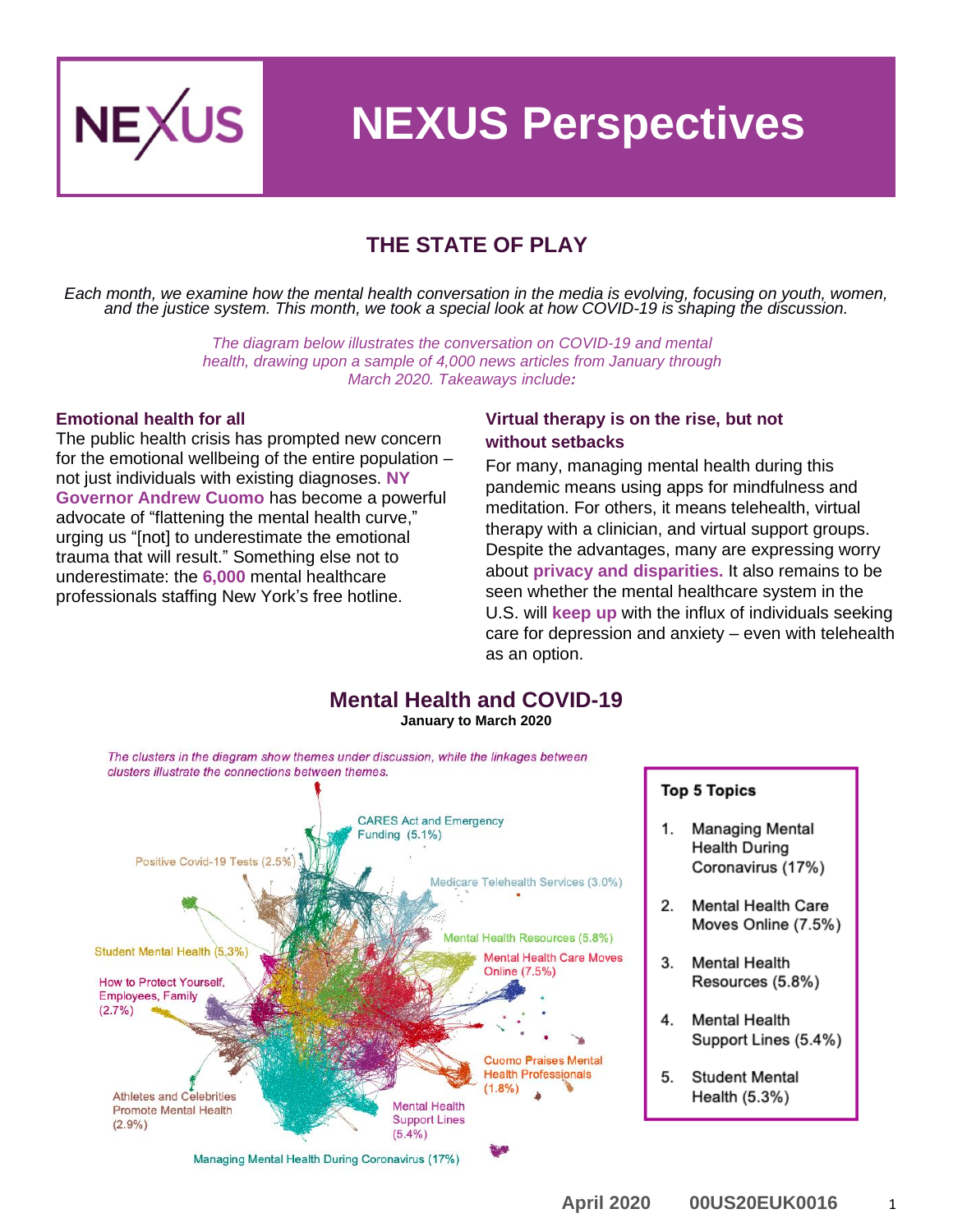## **THOUGHT STARTERS**

*A roundup of thought-provoking pieces on mental health for youth, women, and the justice system.*



#### **Youth Mental Health: Finding Foster Care in Quarantine**

The foster care system's ability to find safe, stable homes for children depends upon in-person visits, the ability move children swiftly out of unsafe environments, and the presence of families willing to open their doors. Lockdowns haveslowed this system. [The Marshall Project](https://www.themarshallproject.org/2020/03/24/coronavirus-leaves-foster-children-with-nowhere-to-go) explores what happens when courts close, familes retreat, and social workers experiment with virtual visits. Their conclusion: youths face higher risk of abuse, homelessness, and behavioral health issues. Yet, in a rare piece of non-COVID-19 news, [New Mexico](https://www.nytimes.com/2020/03/26/us/new-mexico-foster-care-lawsuit.html) has pioneered legislation that could revamp the national model of mental healthcare in foster care:

*"New Mexico is the first state to build a comprehensive system of child welfare organized around the principle of understanding and addressing the impact of trauma on foster youth [said Kathryn Eidmann, a lawyer with Public Counsel]…The new approach will be transformative for the children of New Mexico, but it also paves the way for broader change across the country."*



#### **Women's Mental Health: Is COVID-19 a Gendered Crisis?**

The Kaiser Family Foundation has [compared](https://www.kff.org/womens-health-policy/issue-brief/coronavirus-a-look-at-gender-differences-in-awareness-and-actions/) the emotional and practical responses of men and women during the COVID-19 pandemic. They have found that women are experiencing more anxiety, stress, and caregiving responsibilities:

*"The COVID-19 pandemic has put a spotlight on the gaps in workplace supports, such as paid sick and family leave, as well as the lack of affordable childcare and long-term care supports. In the absence of a long-term policy response, these issues will persist long after the urgency of the pandemic has passed."*



#### **Justice and Mental Health: Inmates and Incubation**

Much attention is being paid to the rates of COVID-19 among individuals in the justice system and immigration detenction facilities. The [Vera Institute of Justice](https://www.vera.org/research/coronavirus-guidance-for-prisons-and-jails) hosted a dialogue among public health experts to understand why this population faces higher risks of both contracting and spreading the virus:

- Individuals in the justice system, particularly those in jail or prison, are in generally poorer physical and mental health than the general population;
- The "churn" of people in and out of the system makes tracking and consistent care nearly impossible;
- Structural barriers to inpatient care and understaffing mean that many with the disease will go undetected and untreated.